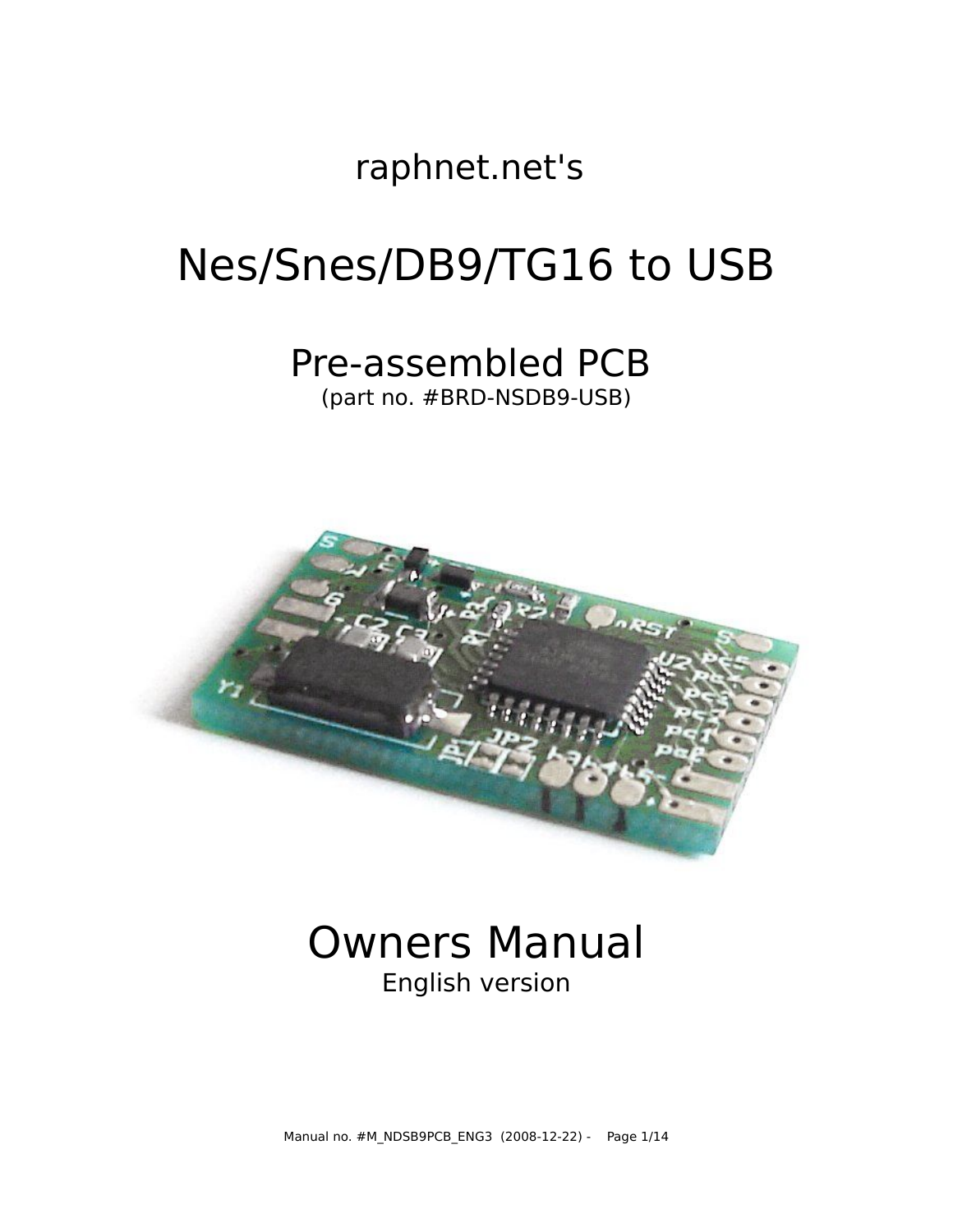# **Table of Contents**

| 4.1) Soldering USB wires (common to all controller types)7 |  |
|------------------------------------------------------------|--|
|                                                            |  |
|                                                            |  |
|                                                            |  |
|                                                            |  |
|                                                            |  |
|                                                            |  |
|                                                            |  |
|                                                            |  |
|                                                            |  |
|                                                            |  |
|                                                            |  |
|                                                            |  |
|                                                            |  |
|                                                            |  |
|                                                            |  |
|                                                            |  |
|                                                            |  |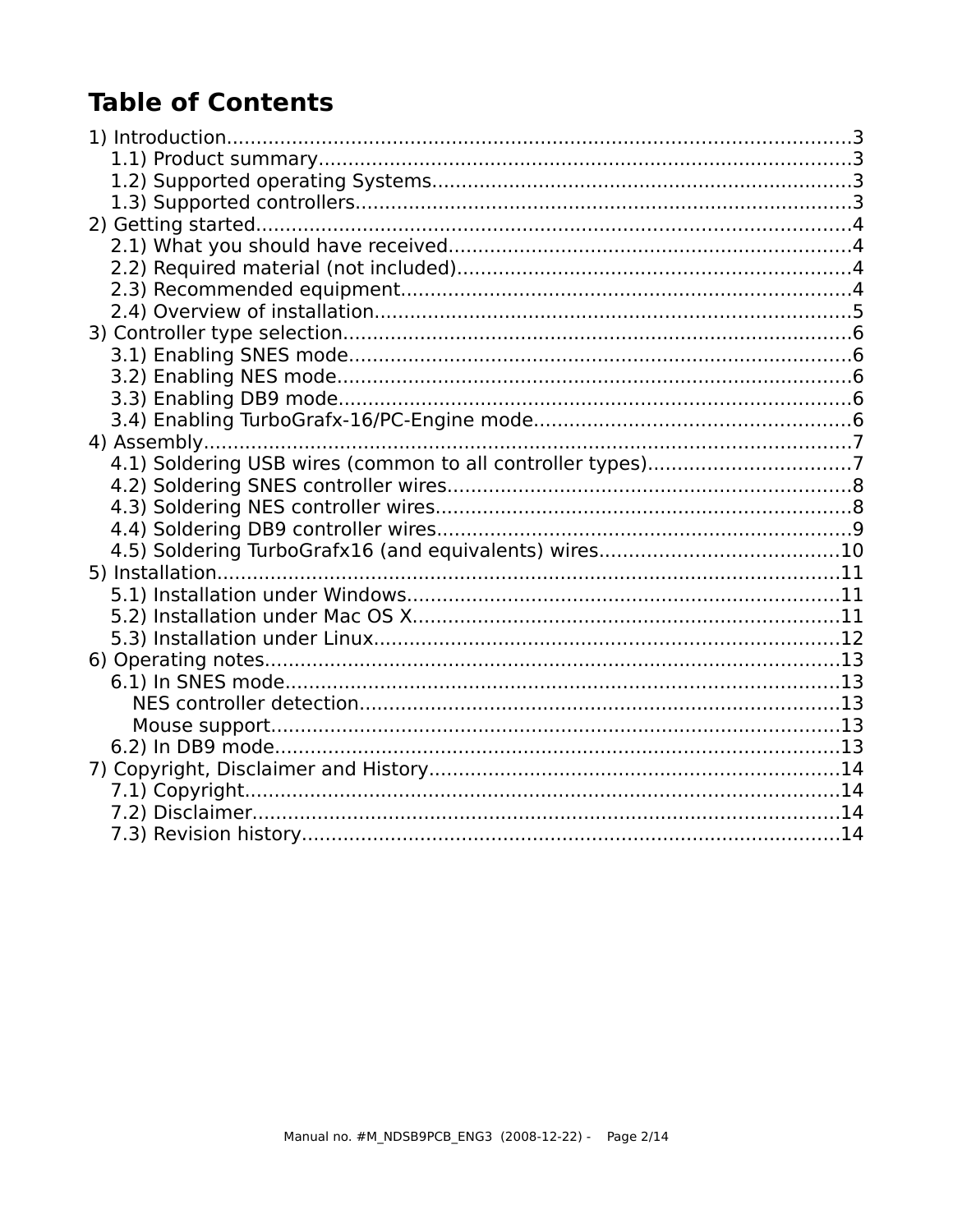# **1) Introduction**

### **1.1) Product summary**

This circuit converts one of the supported game controllers to a standard USB HID compliant input device. It can be installed inside a controller or used to build an adapter.

### **1.2) Supported operating Systems**

Many operating systems support USB HID joysticks. This product is known to work with at least the following operating systems:

- Linux kernel 2.4 and 2.6
- Mac OS X
- Microsoft Windows 98/ME (recent version of Direct X recommended)
- Microsoft Windows 2000/XP/Vista

### **1.3) Supported controllers**

- Snes controllers and Snes mouse (auto detected)
- Nes controllers
- Sega Genesis 3 and 6 button controllers
- Genesis multi-taps (Use 4 controllers with one adapter!). Models MK-1647, MK-1654 and P-450 were tested.
- Sega master system controllers and compatible two button joysticks such as Amiga digital joysticks.
- Atari 2600 one-button compatible joysticks.
- TurboGrafx-16 (also PC-Engine and Duo) controller support. Tested with HES-PAD-01 and PI-PD8 models.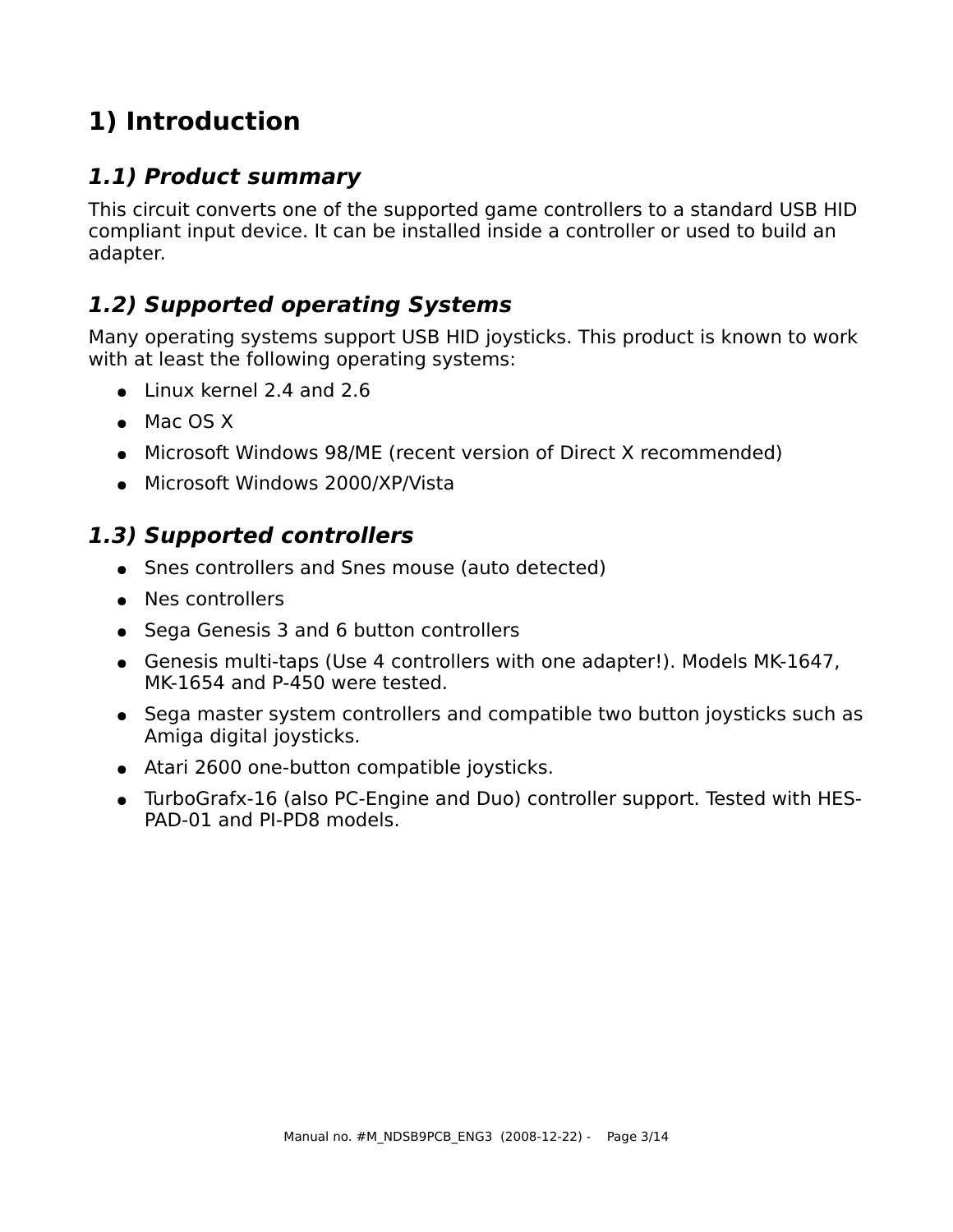# **2) Getting started**

### **2.1) What you should have received**

1. One two-sided PCB. The actual number of components and board markings will vary across different board revisions.





Top layer and the state of the Bottom layer

### **2.2) Required material (not included)**

- 1. Soldering equipment.
- 2. Basic electronic tools. (cutters, wire strippers, tweezers)
- 3. Multimeter for testing continuity.
- 4. USB cable with an USB male connector (type A) on one side, and bare wires at the opposite side. You may cut a cable in two parts to obtain this.
- 5. If you plan to build an adapter (instead installing the circuit inside a controller), you will need a connector that mates with your controller. This can come from an extension cord, a broken console, or an electronic component store (likely for DB9 connectors).
- 6. Again, if building an adapter, some kind of enclosure to protect the circuit is highly recommended. This is especially important to prevent the circuit from coming in contact with anything metallic such as a computer case. This could cause a short circuit which could likely cause damages to the circuit or your computer, depending on circumstances.

### **2.3) Recommended equipment**

- 1. Desoldering braid (just in case)
- 2. Hot glue gun and Hot glue (to prevent the wires from eventually breaking at the point where they are soldered). Especially important if the wires may move.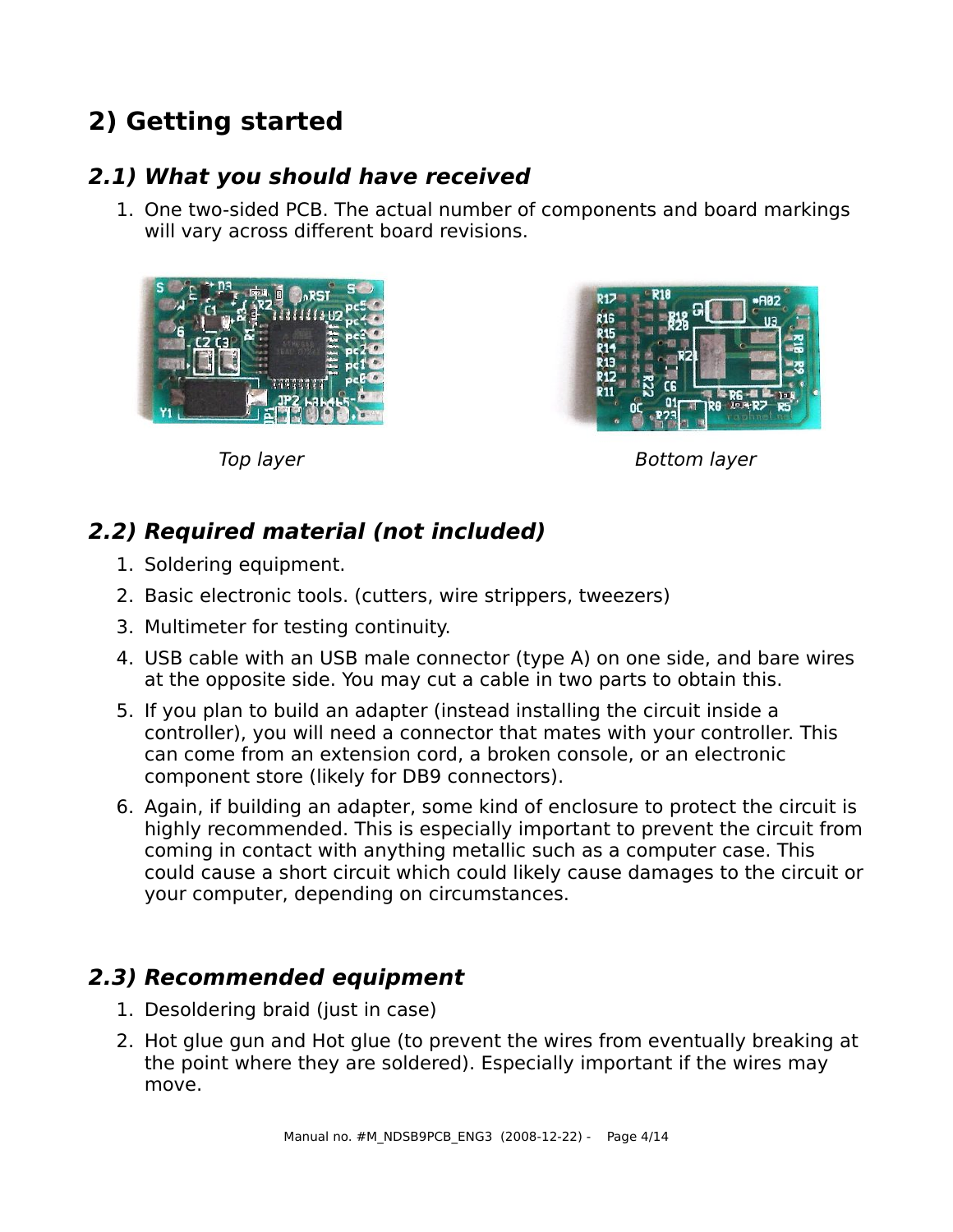### **2.4) Overview of installation**

- 1. Start by carefully planning how you will install the circuit inside the controller (or your enclosure). Make sure you dont cut the wires too short and that the circuit will not be in the way when you put back the cover.
- 2. Configure the circuit for your controller type (see Chapter 3)
- 3. Install the USB wires (see Chapter 4, section 1)
- 4. Install your controller wires (see Chapter 4, section 2 and on)
- 5. Inspect for shorts. Double-checking with a multimeter is recommended if you have any doubts.
- 6. Test on a computer. If it does not work, double check everything and then contact me.
- 7. Install hot glue over the solder points.
- 8. Insulate any metal part (e.g. USB cable shield) which could come in contact with the Circuit. Use electric tape or hot glue.
- 9. Finish the installation. (Close enclosure)
- 10. Play!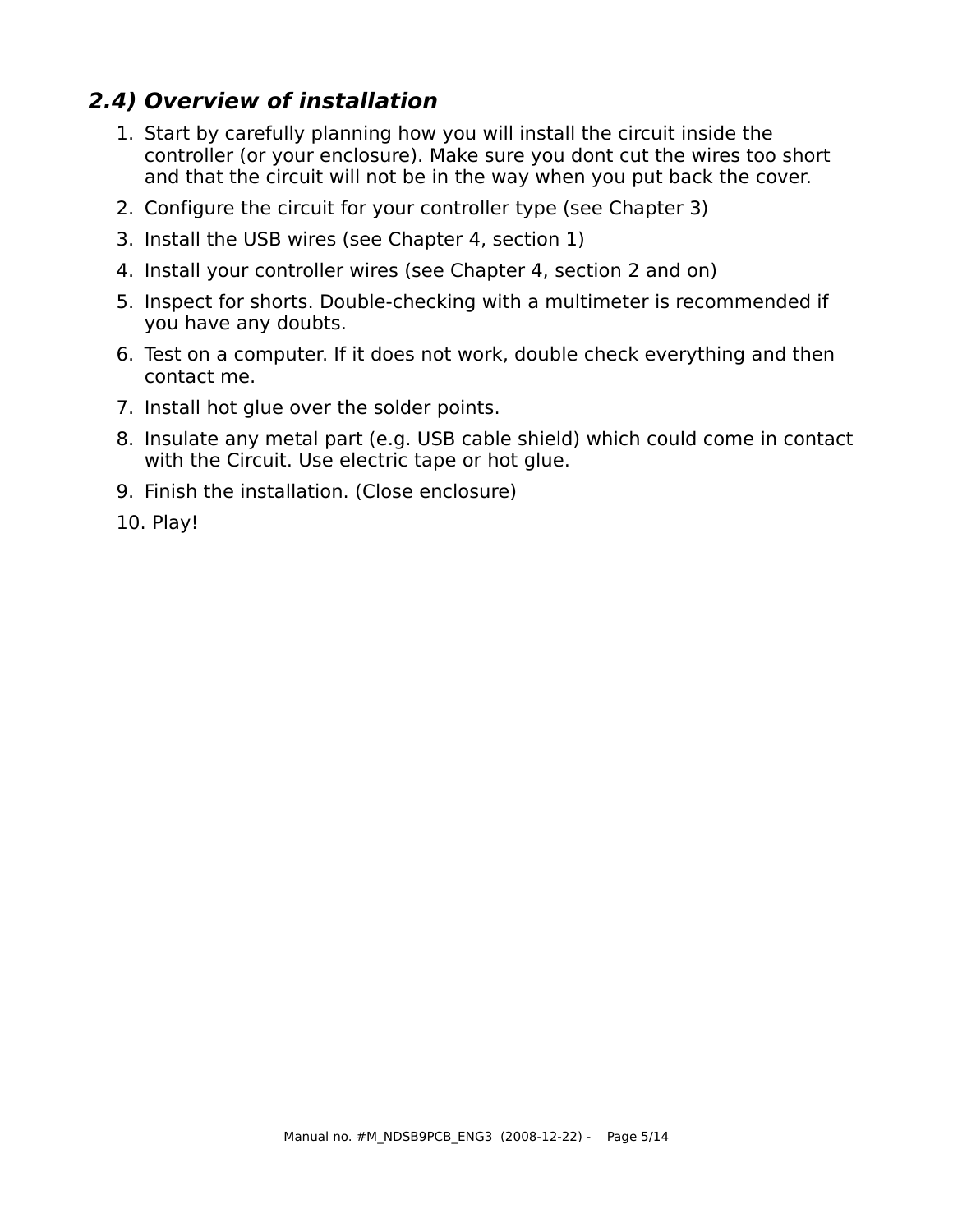#### Manual no. #M\_NDSB9PCB\_ENG3 (2008-12-22) - Page 6/14

### **3) Controller type selection**

The circuit supports 3 different modes (SNES, NES and DB9 mode). The mode is selected by connecting (or not connecting) parts of JP1 and JP2. JP1 and JP2 are checked by the firmware at power-up or reset.

### **3.1) Enabling SNES mode**

Snes mode is enabled by not connecting anything.

### **3.2) Enabling NES mode**

Nes mode is enabled by connecting JP1 pads together.

### **3.3) Enabling DB9 mode**

DB9 mode (for Genesis controllers and multi-taps, SMS, Atari and compatibles) is enabled by connecting JP1 and JP2 together as shown on the picture:

### **3.4) Enabling TurboGrafx-16/PC-Engine mode**

TurboGrafx-16, PC-Engine and Due mode is enabled by connecting across JP2 only.







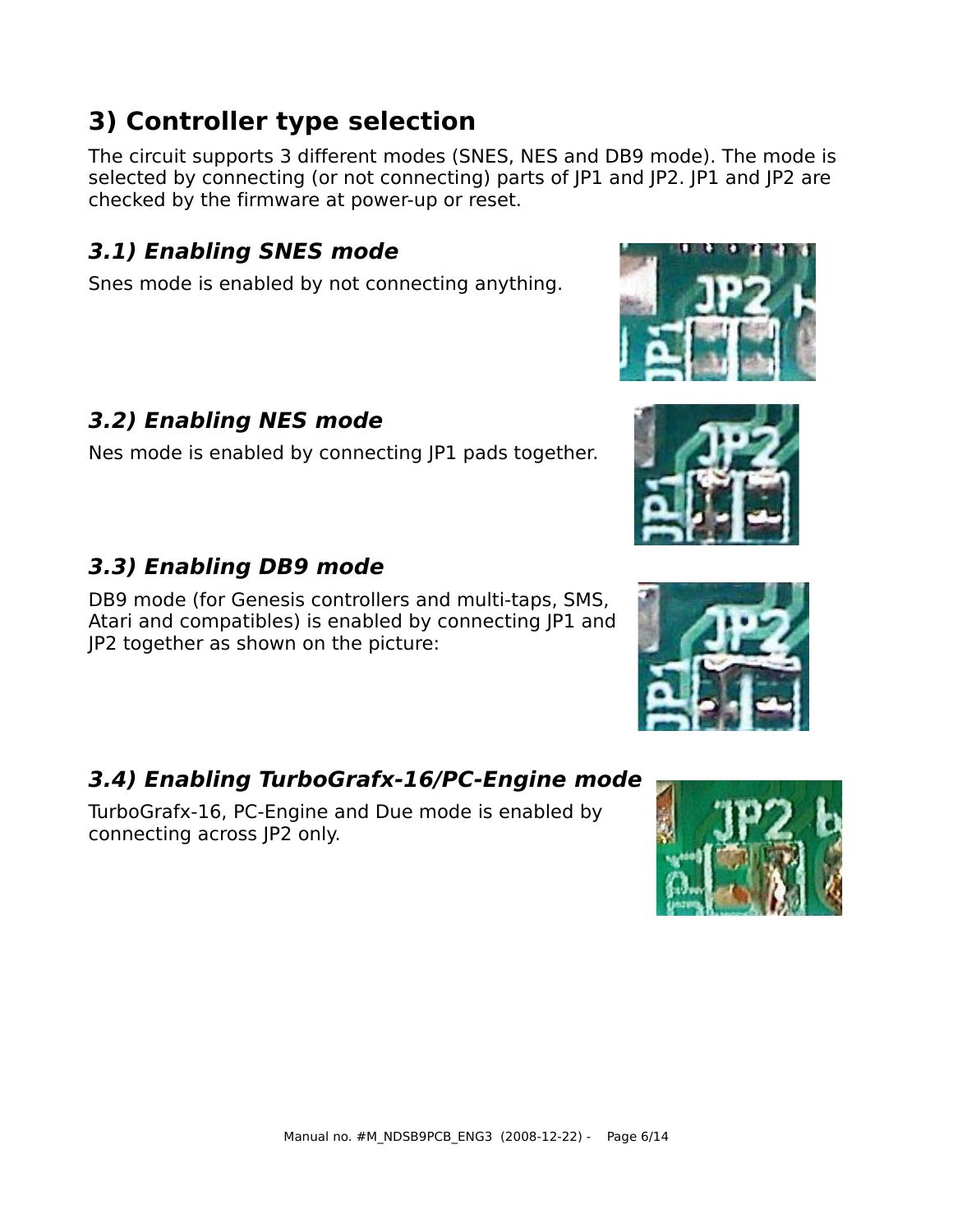# **4) Assembly**

### **4.1) Soldering USB wires (common to all controller types)**

The USB standard dictates the color code that shall be used inside an USB cable.

This means that normally, all you need to do is to solder the wires exactly as they are on the picture.

The White wire should be soldered to the pad labelled W, the green wire to the pad labelled G, the black wire to the pad labelled – **(minus)**, and the red wire to the pad labelled **+ (plus)**.



**Warning:** Some rare USB cables dont follow the standard color code. If the cable you use has additional wires, if any color is different, or if you have doubts, check the pinout with a multimeter. Mis-wiring may cause damage to your computer, to this circuit or to the controller.

Here is the standard USB pinout

| Pin 1 | Red          | 5 volts |
|-------|--------------|---------|
| Pin 2 | White        |         |
| Pin 3 | Green        |         |
| Pin 4 | <b>Black</b> | Ground  |

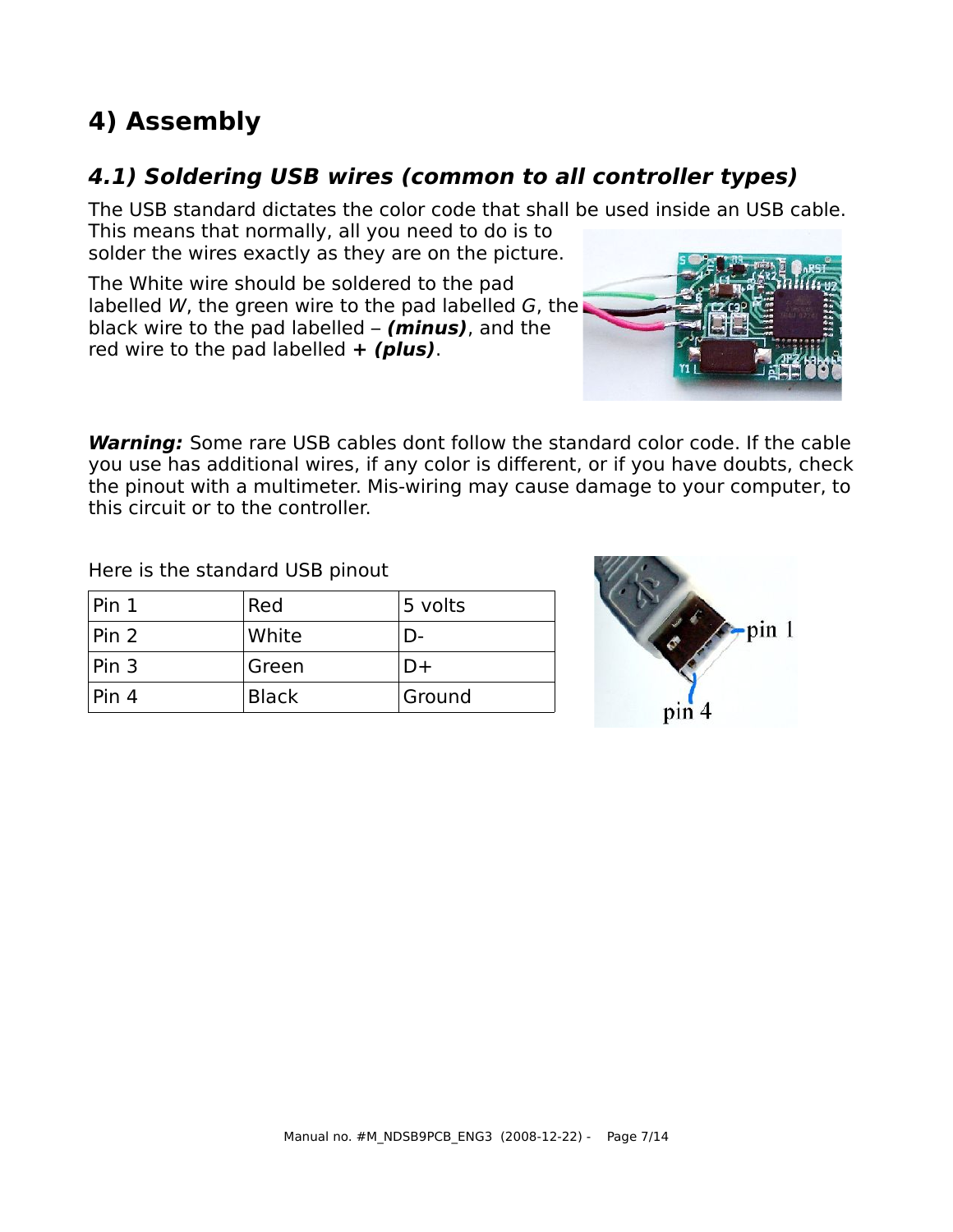#### Manual no. #M\_NDSB9PCB\_ENG3 (2008-12-22) - Page 8/14

### **4.2) Soldering SNES controller wires**

As far as I am aware, Nintendo brand controllers all use the same color code. Many clones also use this convention too, but not all. If your controller uses the standard color code, you can follow the diagram on the right. (Note that the SNES and NES color codes are different).

If you're not sure about your controller, check it's pinout with a multimeter and use the table and picture below for wiring:

|   |              | <b>Pin Function Standard color Connect to</b> |                 |
|---|--------------|-----------------------------------------------|-----------------|
|   | 5 volts      | White                                         |                 |
| 2 | <b>Clock</b> | Yellow                                        | PC <sub>5</sub> |
| 3 | Latch        | Orange                                        | PC4             |
|   | Data         | Red                                           | PC <sub>3</sub> |
|   | Ground       | <b>Brown</b>                                  |                 |

**Note:** Pin numbers were arbitrarily assigned. They do not match any known standard or convention.

### **4.3) Soldering NES controller wires**

**Pin Function Standard color Connect to**

2 Clock Red PC5

3 Latch Orange PC4 4 Data Yellow PC3

 $7 \quad |5 \text{ volts} \quad |White \quad |+$ 

1  $Ground$  Brown

As far as I am aware, Nintendo brand controllers all use the same color code. Many clones use this convention too, but not all. If your controller uses the standard color code, you can follow the diagram on the right. (Note that the SNES and NES color codes are different).

If you're not sure about your controller, check it's pinout with a multimeter and use the table and picture below for wiring:

|  | <b>Note:</b> Pin numbers were arbitrarily assigned. |  |
|--|-----------------------------------------------------|--|
|  | They do not match any known standard or convention. |  |







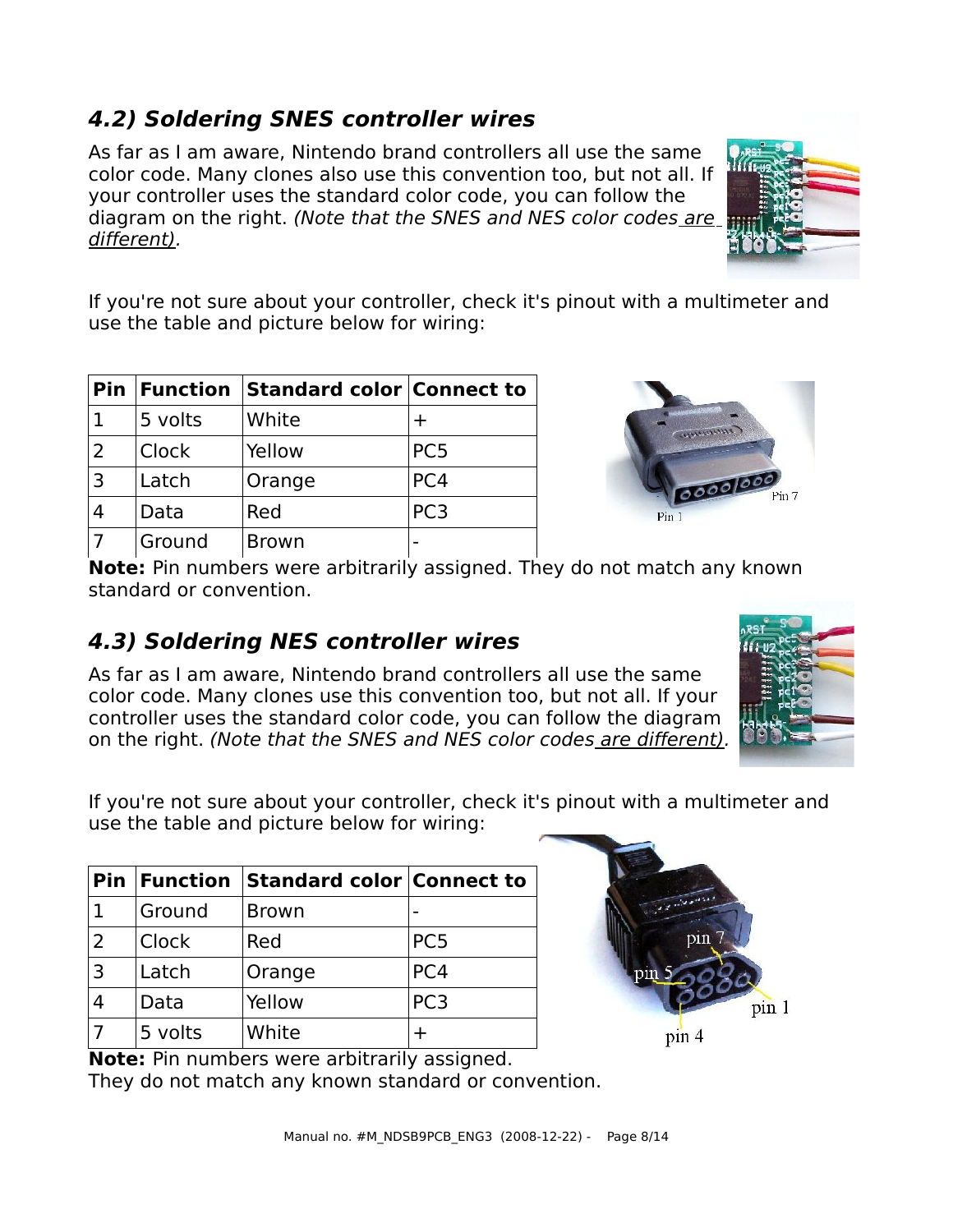### **4.4) Soldering DB9 controller wires**

There are too many different kind of controllers using DB9 connectors to talk about a standard color code. Fortunately, cutting your controller cable is far from necessary in this case. It is best to use easy to find solder cup DB9 connectors. The original controller can thus be left intact.

The picture on the right shows where to connect each DB9 pin on the board.

Here is a table summarizing what the wires are used for with different type of DB9 controllers.

Solder cup DB9 male connectors

| Pin            | <b>Genesis 3</b> | Genesis 6                | <b>SMS</b> | <b>Atari 2600</b> |
|----------------|------------------|--------------------------|------------|-------------------|
| $\mathbf{1}$   | Up               | Up or $Z$                | Up         | Up                |
| 2              | Down             | Down or Y                | Down       | Down              |
| 3              | Left or 0        | Left, 0 or $X$ Left      |            | Left              |
| $\overline{4}$ |                  | Right or 0               |            | Right             |
| 5 <sup>5</sup> |                  | $+5$ volts               |            | Not used          |
| 6              |                  | Button A or B            |            | Fire button       |
| $\overline{7}$ | Select           |                          |            | $+5v$ , 50mA max. |
| 8              | Ground           |                          |            |                   |
| 9              |                  | <b>Button Start or C</b> |            | Not used          |

# Pin 1 Pin  $Pin<sub>6</sub>$  $Pin<sup>9</sup>$

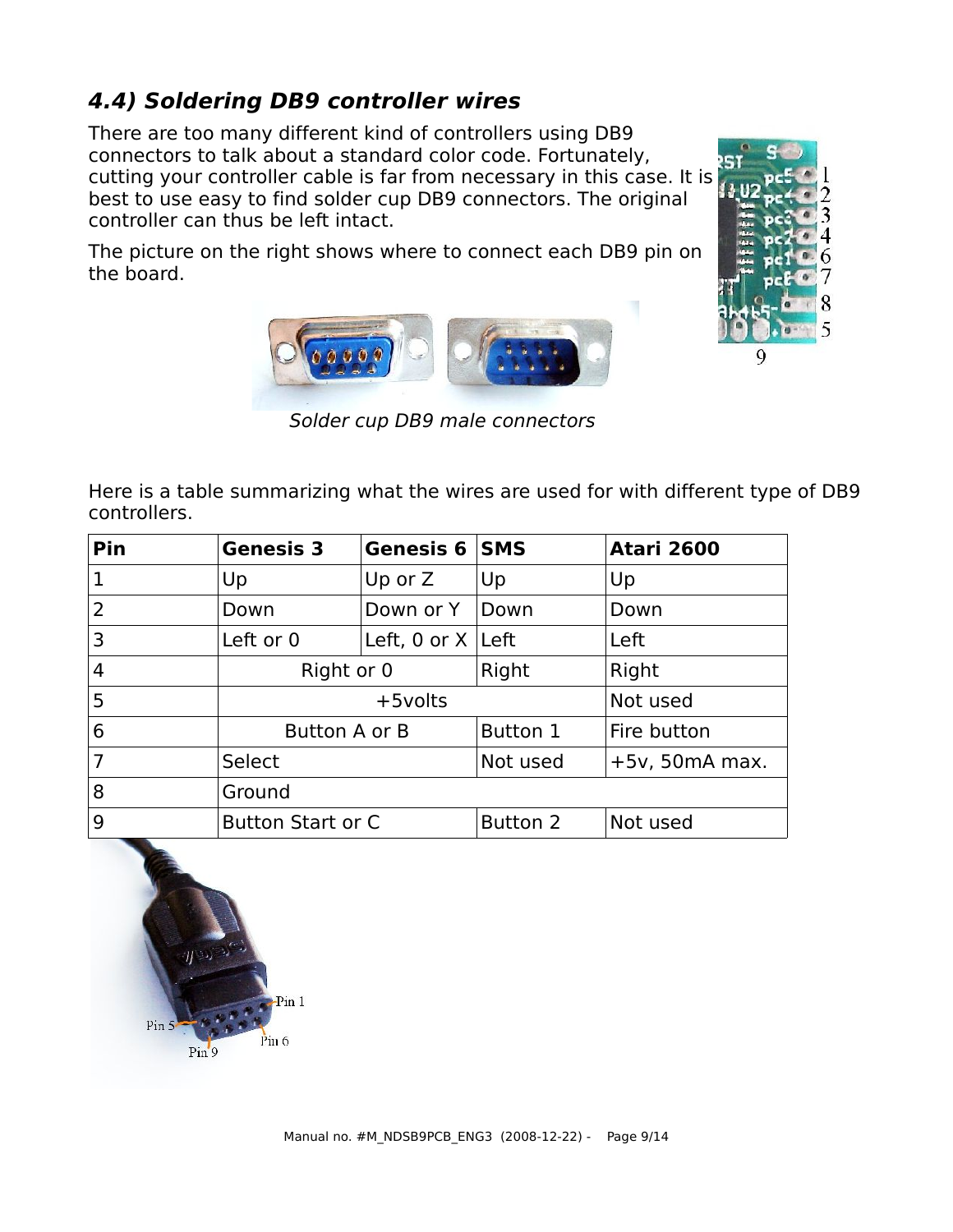### **4.5) Soldering TurboGrafx16 (and equivalents) wires**

Some controllers use a DIN8 connector, others a MINI-DIN8 connector. Those connectors are standard and available in many electronic stores.

| Solder to       | Connector<br>pin# | <b>Function</b>                                        |
|-----------------|-------------------|--------------------------------------------------------|
| PC <sub>5</sub> | 2                 | Buttons <b>up</b> and <b>I</b>                         |
| PC4             | 3                 | Buttons RIGHT and II                                   |
| PC <sub>3</sub> | 4                 | Buttons DOWN and SELECT                                |
| PC <sub>2</sub> | 5                 | Buttons LEFT and RUN                                   |
| PC <sub>1</sub> | 6                 | Select button bank (input on controller)               |
| PC <sub>0</sub> |                   | Enable controller (must be toggled for Turbos to work) |
|                 | 8                 | Ground                                                 |
|                 |                   | 5 Volts power                                          |

Refer the the pictures below and use the table to to wire the conversion circuit correctly.



Mini DIN male (as on controller cord) Mini DIN female (as on console)







DIN female (as on console) DIN male (as on controller cord)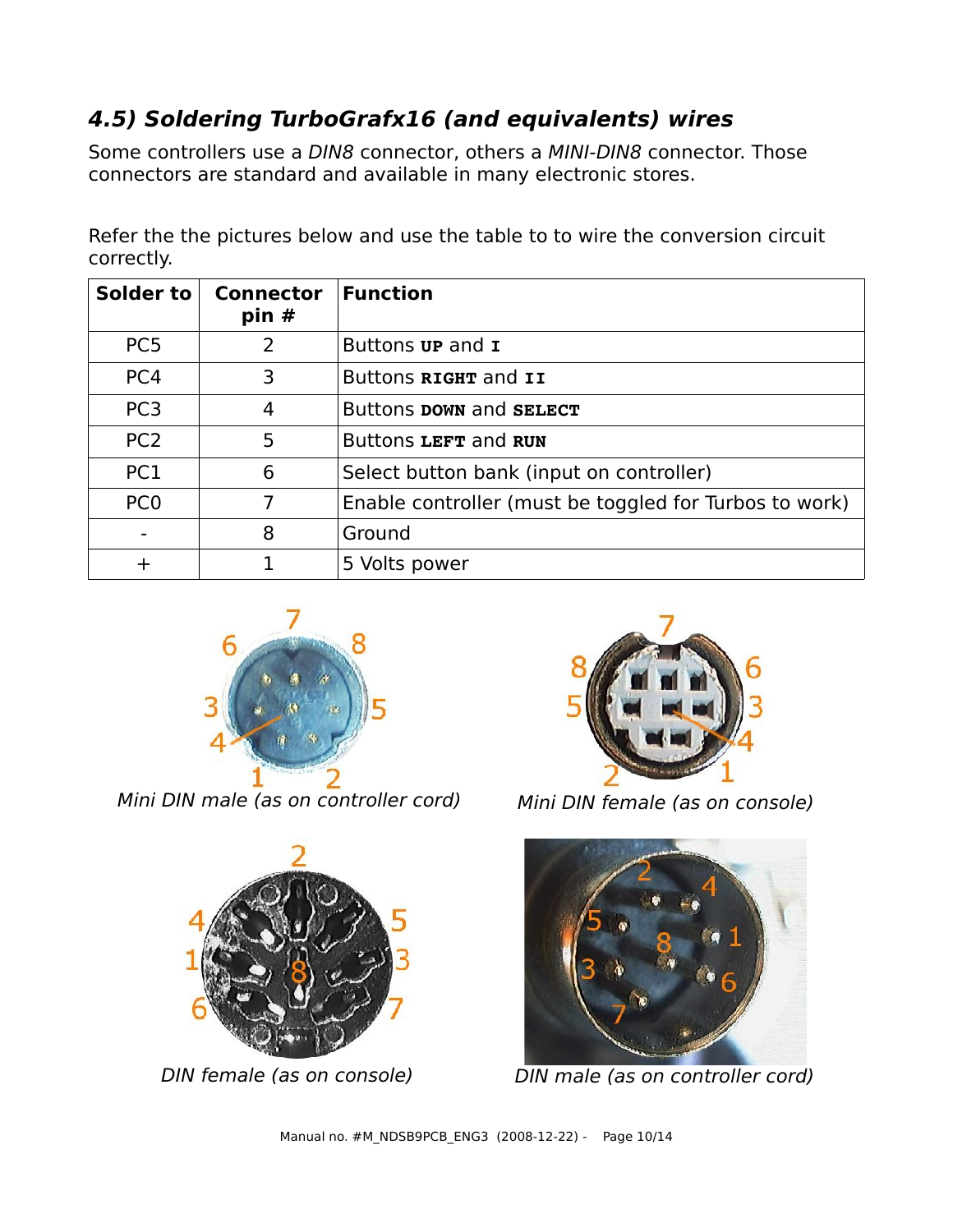## **5) Installation**

Up to now, all operating systems this product was tested with had native support for USB HID joysticks and gamepads. Most of the time, connecting the adapter is all that has to be done before starting your game. (and then of course, you configure the game to use joysticks).

But here are a few installation notes for different operating systems.

### **5.1) Installation under Windows**

When you connect the adapter for the first time, depending on your Windows version, a pop up may appear requesting that you insert your windows installation disc. Follow the instructions. After installation completes, you may be required to reboot your computer.

Once the drivers are installed, the controller should appear in Control Panel -> Game controllers/ Gaming options every time you connect the adapter.



### **5.2) Installation under Mac OS X**

No installation instructions at the moment. No drivers are required, but the game or emulator you use must support USB Joysticks.

You may use USB Prober to check for the device presence.



USB Prober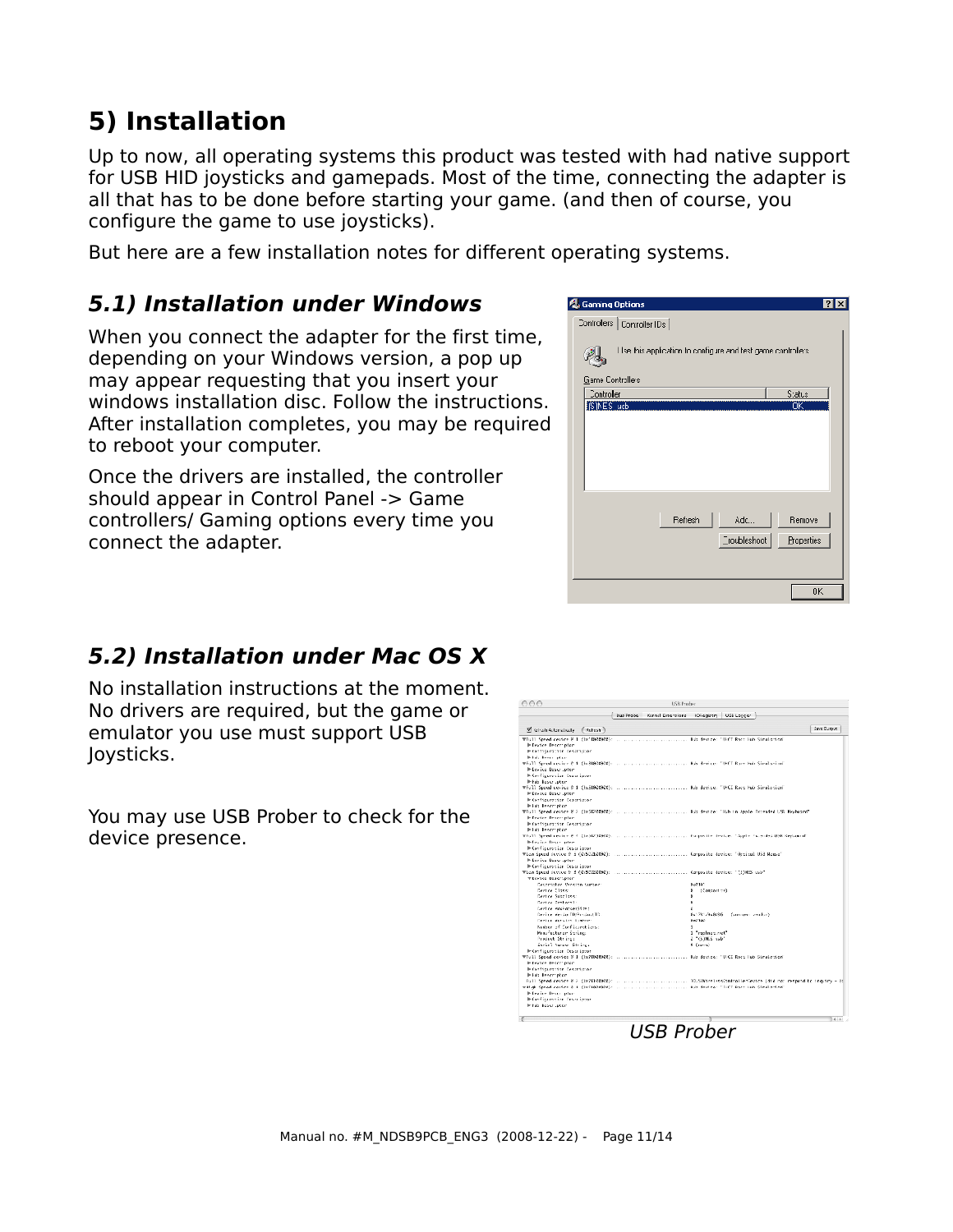### **5.3) Installation under Linux**

Normally, the controller will work instantly. There are too many different Linux distributions to cover every possible scenarios, but here are a few ways to check if the adapter was detected correctly.

After connecting your adapter, check *dmesg* for a message such as this one:

```
[1439918.730644] usb 2-2.2: new low speed USB device using uhci_hcd and address 67
[1439918.862745] usb 2-2.2: configuration #1 chosen from 1 choice
[1439918.887690] input: raphnet.net (S)NES/Atari_USB as /class/input/input75
[1439918.887749] input: USB HID v1.01 Gamepad [raphnet.net (S)NES/Atari_USB] on usb-0000:00:1a.1-2.2
```
Make sure the usb, input, hid and joydev modules are loaded (or compiled into your kernel). The device should appear /proc/bus/input/devices:

```
# cat /proc/bus/input/devices
...
I: Bus=0003 Vendor=1781 Product=0a96 Version=0101
N: Name="raphnet.net (S)NES/Atari_USB"
P: Phys=usb-0000:00:1d.0-1.1/input0
S: Sysfs=/class/input/input72
U: Uniq=1000
H: Handlers=event3 js0
B: EV=b
B: KEY=ff0000 0 0 0 0 0 0 0 0 0
B: ABS=3
```
Notice the 'js0' handler above. If you have more than one controller, this could be js1, js2... If no jsX handler is present, you need the joydev module.

For testing the buttons and directions, you can use the jstest tool. Under debian, this is in the joystick package.

```
# jstest ./js0
Driver version is 2.1.0.
Joystick (raphnet.net (S)NES/Atari_USB) has 2 axes (X, Y)
and 8 buttons (BtnX, BtnY, BtnZ, BtnTL, BtnTR, BtnTL2, BtnTR2, BtnSelect).
Testing ... (interrupt to exit)
Axes: 0: 0 1: 0 Buttons: 0:off 1:off 2:off 3:off 4:on 5:off 6:off 7:off
Axes: 0: 0 1: 0 Buttons: 0:off 1:off 2:off 3:off 4:off 5:off 6:on 7:off
```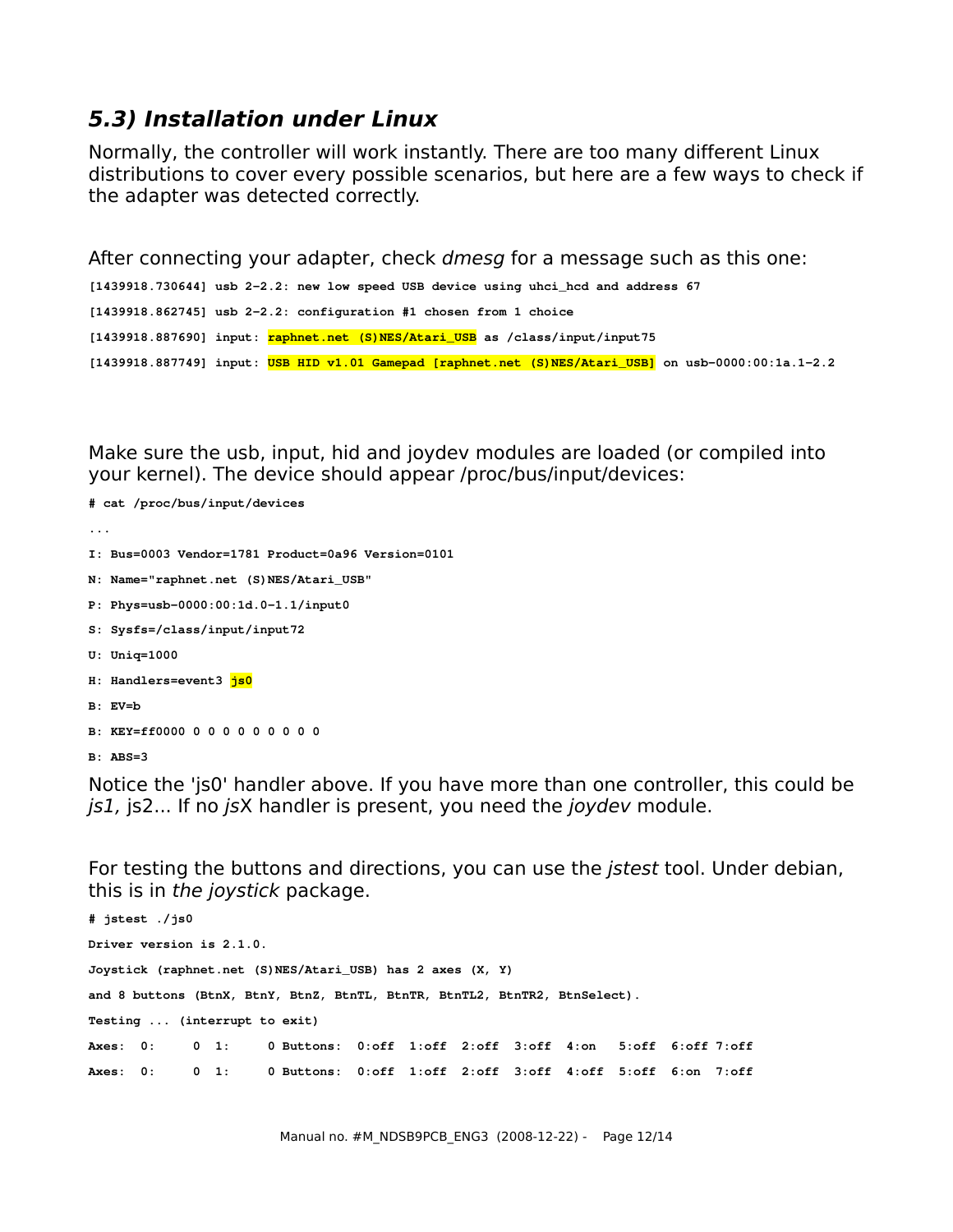# **6) Operating notes**

### **6.1) In SNES mode**

### **NES controller detection**

If a NES controller is connected instead of an SNES controller, it should be autodetected. Auto-detection works with original Nintendo controllers, but may be unreliable with certain imitations. In this case, the adapter should be used in NES mode.

### **Mouse support**

When SNES mode is selected and an SNES mouse is connected instead of a regular controller, the adapter will act as a standard USB mouse instead of a joystick.

The SNES mouse supports 3 different speeds. The operating speed can be selected:

- High speed: Hold the right button down while connecting the mouse.
- Medium speed: Hold the left button down while connecting the mouse.
- Low speed: Hold the left and right buttons down while connecting the mouse.

The default speed is 'Low'. If the mouse (but not the adapter) is disconnected during use and re-connected later, the previous speed is used.

### **6.2) In DB9 mode**

In this mode, the type of controller is auto-detected. At power-up (that is, when you connect the USB side of the adapter), a test is done to decide if the connected controller is a Genesis controller or and older SMS or Atari controller.

If no controller is connected, the adapter will think there is a two button SMS or Atari compatible controller. If you connect a Genesis controller later, only two buttons will work.

Note: If the 6 button auto-detection fails, the adapter can be forced into 6 button mode by holding the START button down while connecting the USB cable into the computer.